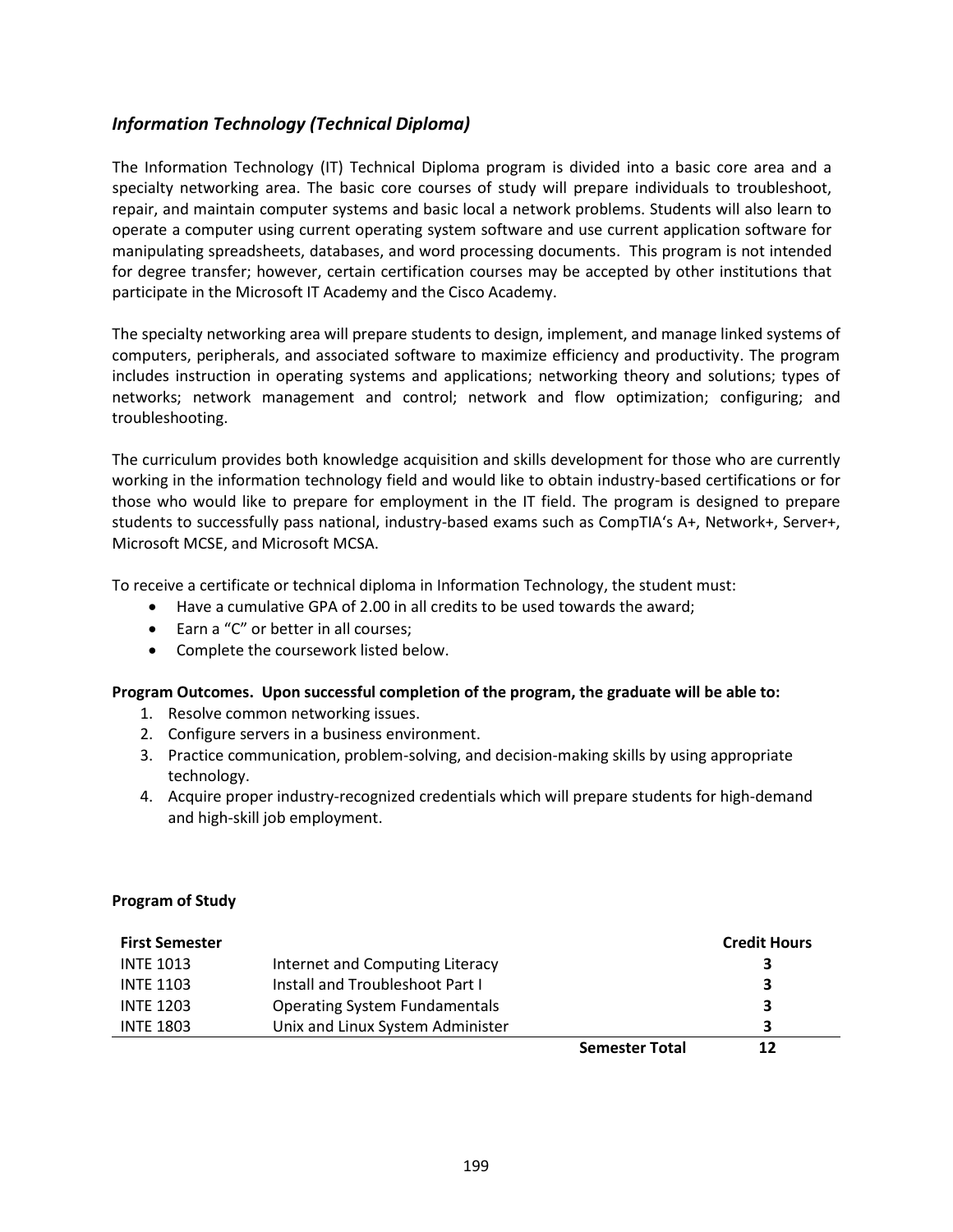| <b>Second Semester</b> |                                  |                                    | <b>Credit Hours</b> |
|------------------------|----------------------------------|------------------------------------|---------------------|
| <b>INTE 1253</b>       | <b>Project Management</b>        |                                    | 3                   |
| <b>INTE 1113</b>       | Install and Troubleshoot Part II |                                    | 3                   |
| <b>INTE 2013</b>       | Windows Server Part I            |                                    | 3                   |
| <b>INTE 2113</b>       | Cisco Part I                     |                                    | 3                   |
|                        |                                  | <b>Semester Total</b>              | 12                  |
| <b>Third Semester</b>  |                                  |                                    | <b>Credit Hours</b> |
| <b>INTE 2023</b>       | Windows Server Part II           |                                    | 3                   |
| <b>INTE 2123</b>       | Cisco Part II                    |                                    | 3                   |
| <b>INTE 2823</b>       | Server Technology                |                                    | 3                   |
| <b>INTE 2033</b>       | <b>Windows Server Part III</b>   |                                    | 3                   |
|                        |                                  | <b>Semester Total</b>              | 12                  |
| <b>Fourth Semester</b> |                                  |                                    | <b>Credit Hours</b> |
| <b>INTE 2133</b>       | Cisco Part III                   |                                    | 3                   |
| <b>INTE 2143</b>       | Cisco Part IV                    |                                    | 3                   |
| <b>INTE 2903</b>       | Internship                       |                                    | 3                   |
|                        |                                  | <b>Semester Total</b>              | 9                   |
|                        |                                  | <b>Total Program Credit Hours:</b> | 45                  |

## *Additional Information Technology Technical Programs of Study*

The following Information Technology programs of study, and the associated credentials earned, provide essential information in the specified technical area and can be used to prepare for national certification(s) relevant to that area. Information Technology credentials can be obtained by students enrolled in the Information Technology diploma program as well as by *non-major students*: those enrolled in other degree programs or simply seeking the credential alone. Non-major students must fulfill any prerequisite requirements for the courses listed.

All students must take all courses and any prerequisite courses needed to obtain the desired credential.

### **PROGRAMS OF STUDY**

| <b>CTS - Network Administrator</b> |                                      |       | <b>Credit Hours</b> |
|------------------------------------|--------------------------------------|-------|---------------------|
| <b>INTE 1103</b>                   | Install & Troubleshoot: Part I       |       | 3                   |
| <b>INTE 1113</b>                   | Install & Troubleshoot: Part II      |       | 3                   |
| <b>INTE 1203</b>                   | <b>Operating System Fundamentals</b> |       | 3                   |
| <b>INTE 2013</b>                   | Windows Server Part I                |       | 3                   |
| <b>INTE 2113</b>                   | Cisco Part L                         |       | 3                   |
| <b>INTE 2123</b>                   | Cisco Part II                        |       | 3                   |
| <b>INTE 1253</b>                   | <b>Project Management</b>            |       | 3                   |
|                                    |                                      | Total |                     |